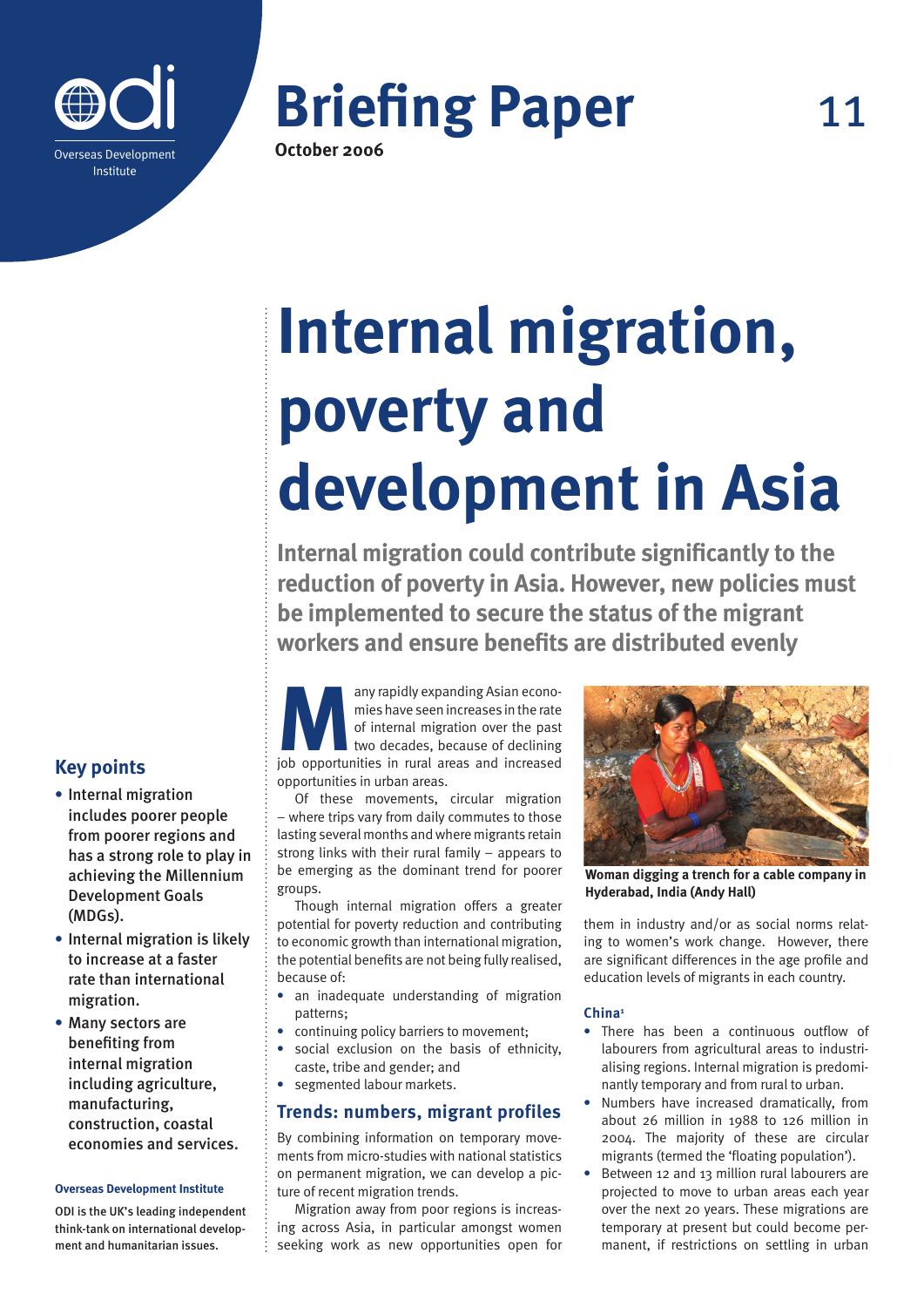areas are relaxed.

**•** Around 70 per cent of migrants are aged between 16 and 35 and view migrating as a life stage between leaving middle school and returning to marry and have children.

# **India**

- **•** Statistics from the 55th Round of the National Sample Survey (1999–2000) put the number of short term out-migrants staying away from their usual residence at 12.6 million. Recent micro-studies documenting large and increasing numbers of internal migrants (often hundreds of thousands) suggest this may be an underestimate.
- Informal estimates<sup>2</sup> show 30 million temporary migrants, a number that is said to be increasing.
- **•** Labour-sending areas are typically agriculturally backward and poor. Destinations are towns and cities, industrial zones, stone quarries and coastal areas for fish processing and salt panning.
- **•** High productivity agricultural areas ('green revolution areas') continue to be important destinations but more migrants are opting for non-farm employment in both rural and urban areas because of greater returns.
- **•** Permanent migration rates are higher among the more educated. Unlike East and South-east Asia, illiterate and unskilled people appear to dominate seasonal labour migration.

#### **Indonesia**

- **•** Labour mobility is a long standing feature but recent rapid increases have attracted attention (ILO 2004).
- **•** There has also been increasing diversity in the types of movement and the profile of migrants. Census data for the last 30 years show an increase in inter-provincial migration especially in the case of women.
- **•** Nearly one-fifth of movement is return migration (ILO 2004). Official statistics do not capture temporary movements but a large number of studies document a steady increase in circular labour migration, with workers leaving families for periods of one week to two years.

#### **Vietnam**

- **•** There has been an increase in permanent migration, especially to Ho Chi Minh City (HCMC) and Hanoi as well as the industrial areas surrounding these cities (General Statistics Office 2005).
- **•** Approximately 36 per cent of all intra-provincial movements during 1994–9 were from rural to urban areas and 20 per cent were permanent rural to urban moves (General Statistical Office 2001).
- **•** Censuses do not capture seasonal and temporary migration. Smaller surveys have shown that after economic reforms in the late 1980s, temporary migration to urban areas and rapidly industrialising zones became a major form of spatial mobility. Cities are particularly attractive for temporary migrants engaged in trade and service work.

**•** Every year, HCMC receives around 700,000 KT3 and KT4 migrants (KT3 is temporary registration for a period of six months and more; KT4 is temporary registration for a period of less than 6 months).

# **Important drivers of migration**

Dramatic improvements in communication and transport have allowed for unprecedented levels of largescale internal movement in Asian countries. Many factors driving this migration are common to both permanent and circular migration, including regional inequality, under-employment in rural areas and the growth of labour intensive industries. Other factors differ, depending on the history, culture, policy environment and social structure of each country. In addition, circulation has also been attributed to (among other factors) a lack of security in destination areas which prevents people from settling down.<sup>3</sup>

• Marked spatial inequalities characterise many Asian countries today (Baliscan et al. 2005; Kanbur and Venables 2005). The relationship between income inequality and migration is not clear-cut, however. For example, India and Indonesia have relatively low levels of income inequality in comparison to other countries but high and increasing levels of internal migration. The difference in wages is attractive enough to make people want to move, but other factors often shape the decision to migrate (escaping oppressive village life or seeking new opportunities for one's children).

The relationship between migration and inequality is two-way: inequality may drive migration, and migration also affects inequality both within the sending area and between regions. Non-income inequalities related to caste, tribe, gender and ethnicity are also extremely important in shaping migration streams.

It is very likely that migration, especially circular migration, will continue until the gap between different regions narrows or conditions in the sending area become so unsustainable that populations have to move out altogether.

• Inter-sectoral inequalities: Diversification from agriculture into non-farm activities is occurring, but has been slow – especially in the less agriculturally developed areas. In such areas, labour migration has emerged as a more remunerative option.

Given current development patterns and future projections on urbanisation, the growth of manufacturing and agricultural development, it is very likely that internal migration, both temporary and permanent, will persist and grow. There will be a transfer of populations from rural/agriculture to urban/non-farm areas and occupations, but the rate at which this occurs will depend on how prepared governments are to allow more people to settle in urban areas.

**•** Demographic factors are also important, as young adult populations have a greater propensity to migrate and large young adult populations in a country will affect migration streams.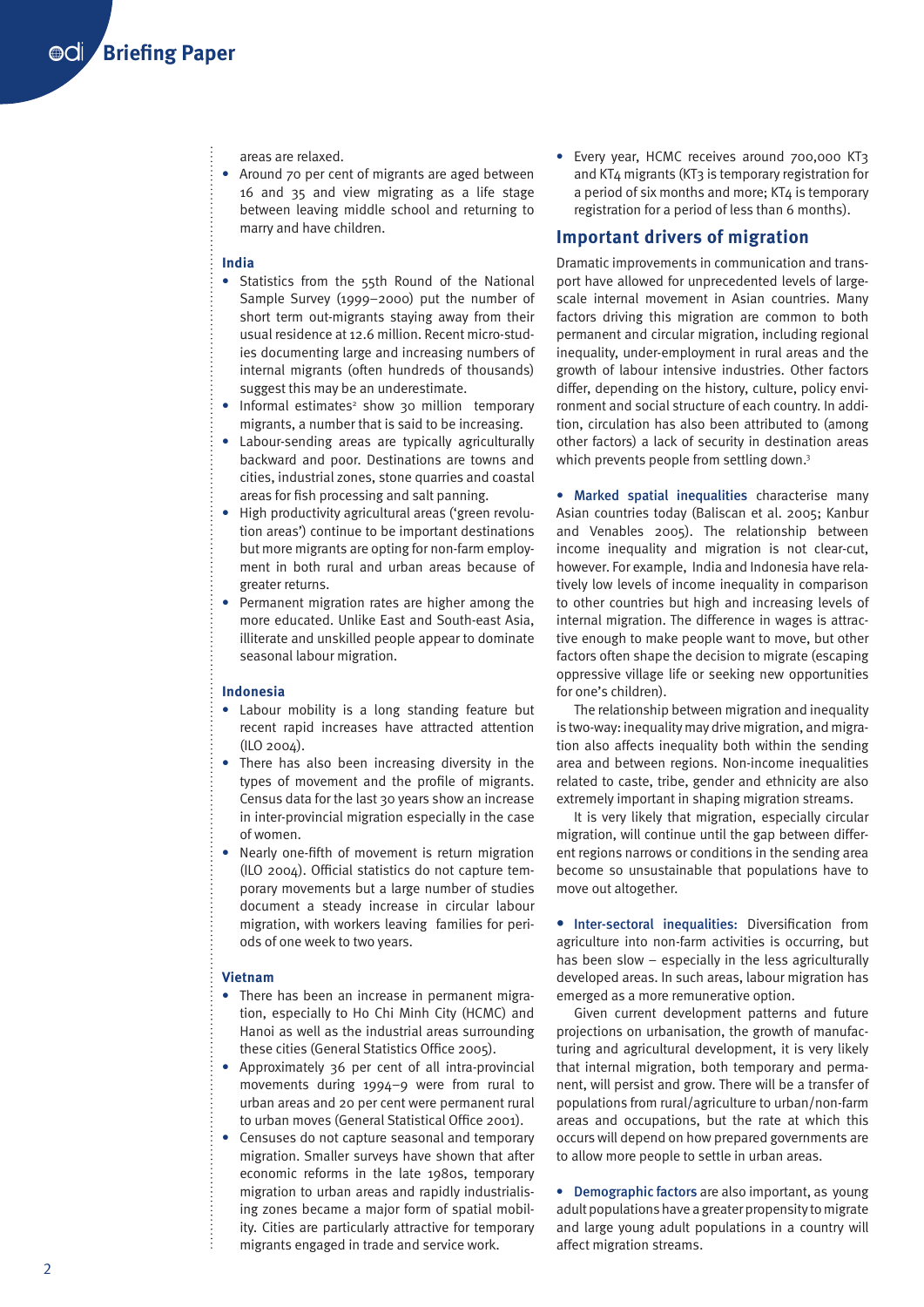Studies have found a link between larger families and migration, especially where single members migrate. Smaller families may also show high migration rates, as entire families migrate – this can be observed in migrants to the 50,000 brick kilns across India, which employ around 100 families each.

• The removal of restrictions to settling down or claiming benefits and changing views on the importance or necessity of access to village life may increase permanent rural–urban migration. It is possible that with efforts to introduce social security for migrants in India and the reform of the Hukou<sup>4</sup> system in China and the KT system in Vietnam, the urban environment will become more welcoming and secure for migrants. This would speed up the transfer of populations from rural to urban areas and a move to more urbanised societies. This does not necessarily mean, however, that circular migration becomes permanent migration, as many circular migrants will not want to settle at the destination. Even in the case of permanent migrants, many choose to return to the village once they have achieved a certain level of savings, investments or other goals, such as educating their children.

# **Migration, poverty reduction and economic development**

No nationally representative data exists on internal remittances for most countries, but mounting evidence from micro-studies and larger surveys suggests that migration can reduce poverty, inequality, and contribute to economic growth and development.

The volume of internal remittances is vast:

**•** China: it is estimated each migrant labourer sent home on average 4,522 yuan (US\$545) in the year 2000 (Murphy 2005).

**•** India: In Mumbai, migrant money orders account for much of the £million plus<sup>5</sup> sent back to Uttar Pradesh, Bihar and West Bengal, some of the poorest states in the country.

**•** Bangladesh: The Coalition for the Urban Poor estimates that circular migrants in Dhaka send up to 60 per cent of their income home. This provides up to 80 per cent of the budget for recipient households.

**•** Vietnam: According to the Government's 2004 Migration Survey, which covered nearly 5,000 migrant households across 11 cities and provinces, more than half had sent money to their households of origin. Over two-thirds had sent over one million Dong (c. US\$65) within the previous year.

Even if not reducing poverty directly, remittances may help to sustain rural livelihoods by preventing people from sliding further into poverty because of dependence on a deteriorating agricultural base.

The evidence on the impact of migration on inequality is ambiguous. Remittances are thought to stimulate the land market in the sending areas, increase local wages and the demand for local goods and services, and generally improve the economy. Using case studies across Central America, Eastern Europe, West Africa and South Asia, Black et al. (2005)

conclude that the relationship between migration and inequality is highly context-specific and depends on political, economic and socio-cultural institutions, as these are crucial to the distribution of wealth, power and opportunity within societies.

Migrant labour has clearly contributed to economic development through participation in the kinds of sub-sectors described above, but precise estimates on this contribution are not available. This could be a reason for the neglect of it as a development force.

# **Official positions on migration: restricting access to urban areas**

Most governments have tried to control rural–urban movement through a combination of rural employment creation programmes, anti-slum drives and restricted entry to urban areas. While some have relaxed some restrictions recently, others continue to design policies and programmes that discourage people from moving. India has recently introduced the National Rural Employment Guarantee Programme, which promises 100 days of wage labour to one adult member in every rural household that volunteers for unskilled work. One of its aims is to check migration. The numerous watershed development projects in the country also aim to reduce migration.

# **Migrants remain politically, socially and economically excluded**

Despite these restrictive policy measures, poor people continue to move. They gain from higher wages in higher productivity areas and contribute significantly to economic growth, but in doing so they are socially and economically excluded from the wider benefits of this growth, such as access to health and education, housing, sanitation and freedom from exploitation. Across Asia, nearly all temporary migrants and new arrivals who intend to stay permanently but who have moved without formally acquiring a house or a job are regarded as illegal. This brings a host of problems for migrants and their families.

Childcare and schooling are rarely accessible to migrants' children and the majority of infants and children who accompany their parents have to spend their days in highly polluted, dangerous and unhygienic conditions. Migrant women and adolescent girls are very prone to sexual exploitation and it is thought that migrant populations are more prone to infections such as tuberculosis and HIV/AIDS.

Migrants are often prepared to take on the lowest tier jobs in the labour market that others cannot or do not want to fill (those that are dirty, degrading and dangerous). Such market segmentation is often based on gender and ethnicity stereotyping. For example, in India, manual scavenging is almost always performed by scheduled caste people, while paddy transplanting is always done by women. Studies in Vietnam conducted by the Asian Development Bank also show labour market segmentation exists between informal and formal migrant workers and seems to makes a significant contribution to wage disparity between poor and non-poor urban workers.